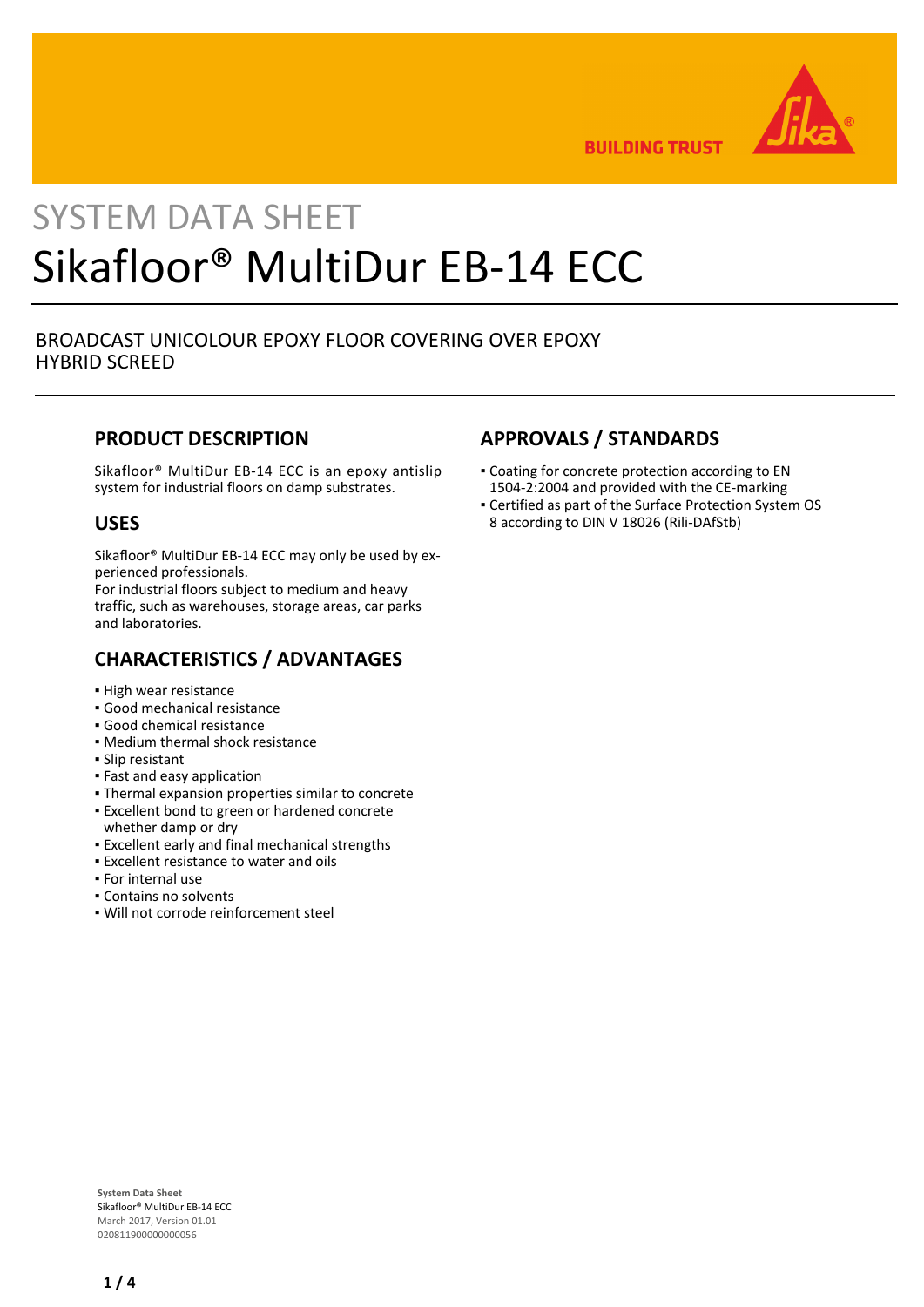**System Structure**

| 3<br>2<br>1 |
|-------------|
|             |

|                          | 1. Primer                                                                                   | Sikafloor®-155 WN                                                     |
|--------------------------|---------------------------------------------------------------------------------------------|-----------------------------------------------------------------------|
|                          | 2. Levelling screed + broadcast in<br>excess                                                | Sikafloor®-81 EpoCem® + aggregate<br>broadcast quartz sand 0.3-0.8 mm |
|                          | 3. Top coat                                                                                 | Sikafloor®-264                                                        |
| <b>Chemical base</b>     | Epoxy                                                                                       |                                                                       |
| Appearance               | Slip resistant gloss finish                                                                 |                                                                       |
| Colour                   | RAL 1001, 6021, 7030, 7032, 7035, 7037, 7038, 7040, 7042, 9002<br>Other colours on request. |                                                                       |
| <b>Nominal Thickness</b> | $\approx$ 2-4mm                                                                             |                                                                       |

## **TECHNICAL INFORMATION**

| <b>Abrasion Resistance</b>       | 41 mg (CS 10/1000/1000) (8 days / +23 °C)           | (DIN 53 109 (Taber Abraser Test)) |  |
|----------------------------------|-----------------------------------------------------|-----------------------------------|--|
| <b>Compressive Strength</b>      | (EN 13892-2)                                        |                                   |  |
| <b>Tensile Strength</b>          | 14 N/mm <sup>2</sup> (28 days at 23 °C / 50 % R.H.) | (EN 13892-2)                      |  |
| <b>Tensile Adhesion Strength</b> | > 1.5 N/mm <sup>2</sup> (failure in concrete)       | (ISO 4624)                        |  |
| <b>Chemical Resistance</b>       | Refer to chemical resistance of Sikafloor®-264      |                                   |  |
| <b>Coefficient of Friction</b>   | $\mu = 0.54$                                        | (DIN 51131)                       |  |
| Skid / Slip Resistance           | R <sub>11</sub> V <sub>4</sub>                      |                                   |  |

# **APPLICATION INFORMATION**

| Consumption                    | <b>Coating System</b><br>1. Primer | Product<br>$1x$ Sikafloor®-155 WN                 | Consumption<br>$^{\circ}$ 0.3–0.5 kg/m <sup>2</sup><br>thinned with 10 % wa-<br>ter       |
|--------------------------------|------------------------------------|---------------------------------------------------|-------------------------------------------------------------------------------------------|
|                                | 2. Levelling screed                | Sikafloor®-81 EpoCem® ~2.25 kg/m <sup>2</sup> /mm | $\approx$ 4.5 kg/ m <sup>2</sup> for a 2 mm<br>thick application (min-<br>imum for T.M.B) |
|                                | Broadcasting in excess             | Quartz Sand 0.3-0.8<br>mm                         | ~4–6 kg/m <sup>2</sup>                                                                    |
|                                | Top coat                           | 1–2 x Sikafloor®-264                              | $^{\circ}$ 0.6-0.8 kg/m <sup>2</sup>                                                      |
| <b>Product Temperature</b>     |                                    | Please refer to the individual Product Data Sheet |                                                                                           |
| <b>Ambient Air Temperature</b> | +10 °C min / +30 °C max            |                                                   |                                                                                           |

**System Data Sheet** Sikafloor® MultiDur EB-14 ECC March 2017, Version 01.01 0208119000000000056



**BUILDING TRUST**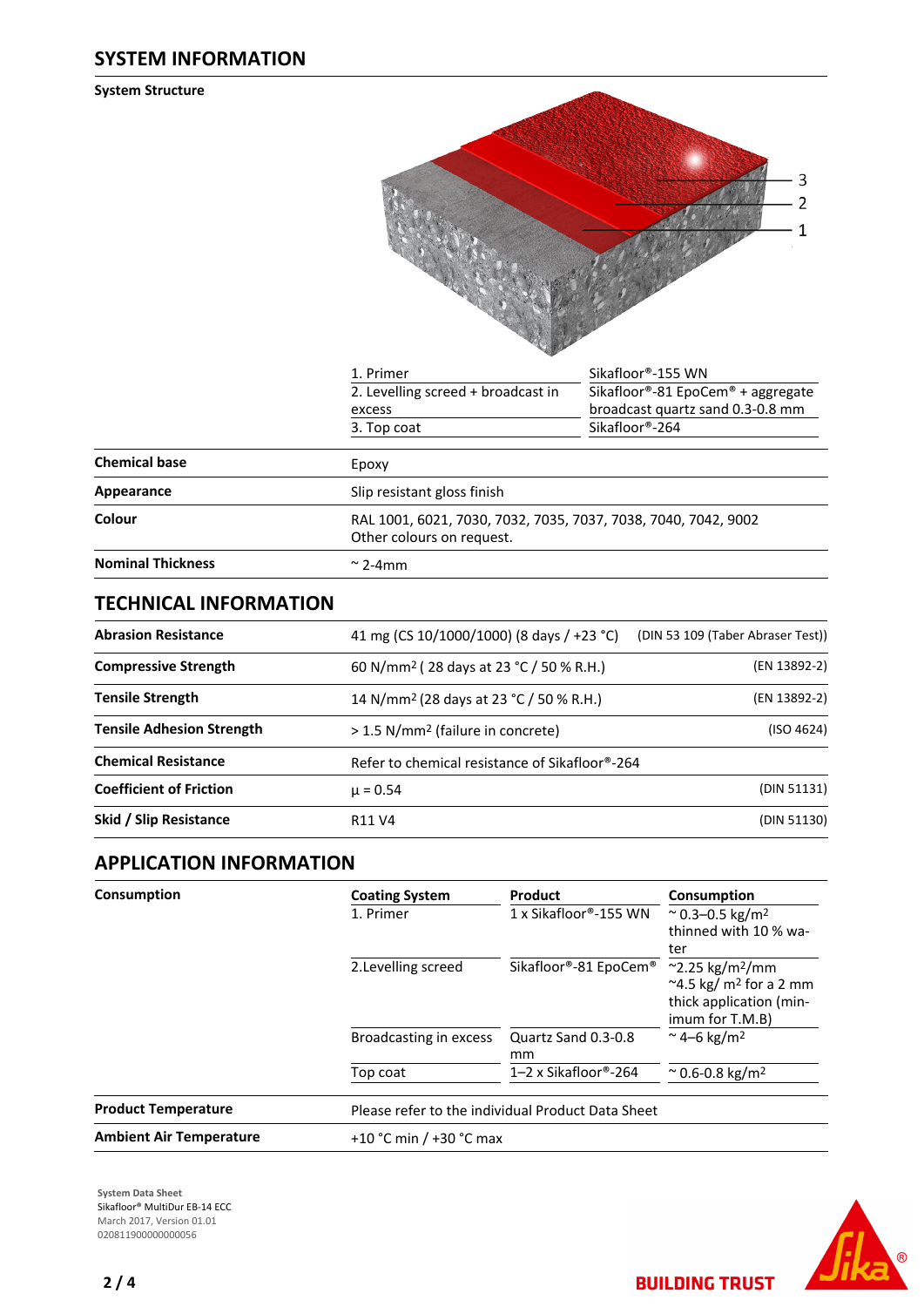| <b>Relative Air Humidity</b>         | 80 % r.h. max.                                                                                                                                                                                                                                                                                                                      |                               |                      |                                                                      |  |
|--------------------------------------|-------------------------------------------------------------------------------------------------------------------------------------------------------------------------------------------------------------------------------------------------------------------------------------------------------------------------------------|-------------------------------|----------------------|----------------------------------------------------------------------|--|
| <b>Dew Point</b>                     | Beware of condensation!<br>The substrate and uncured floor temperature must be at least 3 °C above<br>the dew point to reduce the risk of condensation or blooming on the floor<br>finish.                                                                                                                                          |                               |                      |                                                                      |  |
| <b>Substrate Temperature</b>         | +10 °C min. $/$ +30 °C max.                                                                                                                                                                                                                                                                                                         |                               |                      |                                                                      |  |
| <b>Substrate Moisture Content</b>    | Can be applied on green or damp concrete, without any standing water.<br>Although the system can be applied onto green concrete surfaces (> 24<br>hours), it is advised to allow at least 3 days for early shrinkage of concrete<br>to occur in order to prevent concrete shrinkage cracks from appearing on<br>the screed surface. |                               |                      |                                                                      |  |
| <b>Waiting Time / Overcoating</b>    | Before applying Sikafloor®-81 EpoCem® on Sikafloor®-155 WN allow:                                                                                                                                                                                                                                                                   |                               |                      |                                                                      |  |
|                                      |                                                                                                                                                                                                                                                                                                                                     | Substrate Temperature Minimum |                      | <b>Maximum</b>                                                       |  |
|                                      | $+10^{\circ}$ C                                                                                                                                                                                                                                                                                                                     | 12 hours                      |                      | 72 hours                                                             |  |
|                                      | $+20^{\circ}$ C                                                                                                                                                                                                                                                                                                                     | 6 hours                       |                      | 48 hours                                                             |  |
|                                      | $+30^{\circ}$ C                                                                                                                                                                                                                                                                                                                     | 4 hours                       |                      | 24 hours                                                             |  |
|                                      | Sikafloor®-81 EpoCem® can be overcoated with vapour tight coatings when<br>the surface humidity falls below 4%!<br>Not earlier than:                                                                                                                                                                                                |                               |                      |                                                                      |  |
|                                      | <b>Substrate Temperature</b>                                                                                                                                                                                                                                                                                                        |                               |                      | <b>Waiting Time</b>                                                  |  |
|                                      | $+10^{\circ}$ C                                                                                                                                                                                                                                                                                                                     |                               | 2 days               |                                                                      |  |
|                                      | $+20^{\circ}$ C                                                                                                                                                                                                                                                                                                                     |                               | 1 day                |                                                                      |  |
|                                      | $+30^{\circ}$ C<br>1 day                                                                                                                                                                                                                                                                                                            |                               |                      |                                                                      |  |
| <b>Applied Product Ready for Use</b> | <b>Temperature</b>                                                                                                                                                                                                                                                                                                                  | <b>Foot Traffic</b>           | <b>Light Traffic</b> | <b>Full Cure</b>                                                     |  |
|                                      | $+10$ °C                                                                                                                                                                                                                                                                                                                            | $\approx$ 72 hours            | $\approx$ 6 days     | $~\sim$ 10 days                                                      |  |
|                                      | $+20 °C$                                                                                                                                                                                                                                                                                                                            | $\approx$ 24 hours            | $\sim$ 4 days        | $\sim$ 7 days                                                        |  |
|                                      | $+30 °C$                                                                                                                                                                                                                                                                                                                            | $~\sim$ 18 hours              | $\sim$ 2 days        | $\approx$ 5 days                                                     |  |
|                                      | conditions.                                                                                                                                                                                                                                                                                                                         |                               |                      | Note: Times are approximate and will be affected by changing ambient |  |

## **PRODUCT INFORMATION**

| Packaging                 | Please refer to the individual Product Data Sheet |
|---------------------------|---------------------------------------------------|
| <b>Shelf Life</b>         | Please refer to the individual Product Data Sheet |
| <b>Storage Conditions</b> | Please refer to the individual Product Data Sheet |

## **MAINTENANCE**

## **CLEANING**

Refer to the Method Statement Sikafloor®-Cleaning Regime

# **FURTHER DOCUMENTS**

- **Example 3 Method Statement Mixing & Applications of** Flooring systems
- Sika® Method Statement Evaluation and Preparation of Surfaces for Flooring systems

# **LIMITATIONS**

- Always ensure good ventilation when using Sika-▪ floor® MultiDur EB-14 ECC in a confined space to remove excess moisture.
- Freshly applied Sikafloor® MultiDur EB-14 ECC must be protected from damp, condensation and water for

#### **System Data Sheet** Sikafloor® MultiDur EB-14 ECC March 2017, Version 01.01 020811900000000056

at least 24 hours.

- **Prevent premature drying by protecting from strong** wind and do not expose to direct sun light while fresh.
- Applications under extreme conditions (high temper-▪ ature and low humidity) which can cause fast drying of the products must be avoided as the product does not allow the use of curing compounds.
- Static cracks: Prefill and level with Sikadur® or Sika-▪ floor® epoxy resin.
- Dynamic cracks (> 0.4 mm): To be assessed on site and if necessary apply a stripe coat of elastomeric material or design as a movement joint.

## **VALUE BASE**

All technical data stated in this Product Data Sheet are based on laboratory tests. Actual measured data may vary due to circumstances beyond our control.

**BUILDING TRUST** 



**3 / 4**